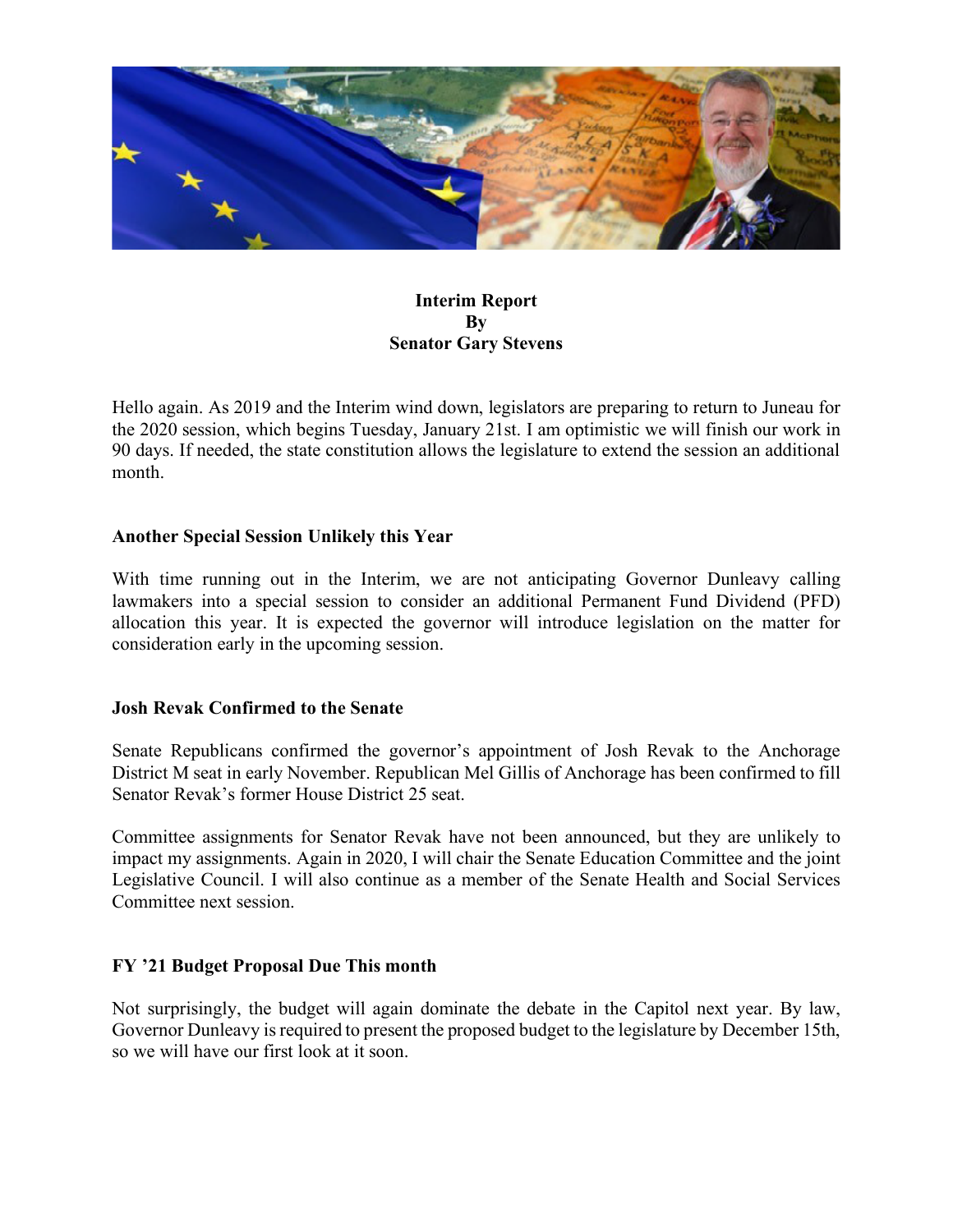Although exact details will not be known until the budget is released, it is probable the governor's budget plan will include significant cuts again next year to many departments, with impacts felt throughout the state. As much as \$500 million to cover shortfalls in the Medicaid budget, as well as repairs from last fall's major earthquake, summer firefighting costs, and funding for the state retirement system will also need to be factored into the budget.

This month, we will see the Department of Revenue's state revenue forecast. With declines in oil production and low oil prices, state revenue may be down about \$200 million.

Given the governor's opposition to new taxes, the conservative makeup up of the Senate Majority, and 2020 election year politics, there is no talk about an income tax at this time. Currently, there are no known plans to create a statewide sales tax next year either.

We may hear much discussion about increasing taxes on oil production during session. As you may know, a group of Alaskans are working on a ballot initiative called the Fair Share Tax. Supporters will need to gather more than 28,000 certified signatures from registered voters around the state to get the initiative on the ballot next year. You will then have the opportunity and responsibility to vote on the initiative. If passed, the initiative would change tax collection on the North Slope's three legacy fields (Prudhoe Bay, Kuparuk and Alpine). Supporters believe this will raise \$1.2 billion in state revenue.

There will also be continued dialog on the role the \$65 billion Permanent Fund will have in the budget. A law passed last year created a percentage of market value approach to using the Permanent Fund's earnings. This allows a draw of 5% annually to pay for the PFD, help fund government services, and for some money to be reinvested back into the Permanent Fund's corpus. It is a logical, reasonable way to manage the Permanent Fund's earnings, provide revenue to the state and pay for the dividend.

Please keep in mind that the governor's proposal is only the starting point in what will be months' long discussions and negotiations before the budget is finalized. Although cuts will be made, the legislature and the governor need to take a reasonable and cooperative approach as we balance the budget.

Proper funding of state services critical to Senate District P residents, such as the Alaska Marine Highway System, education, safety, and fisheries management remain my top priorities. I am greatly concerned about the education budget as a rumor is circulating the governor may cut 10% from the K-12 base student allocation. A reduction of that size would take \$120 million in state support from public schools, much of which could not be made-up at the local level.

Throughout the years, Senate District P residents have been great about sharing their thoughts and concerns as the legislature works on the budget. I welcome and value your input on the budget, and on any of the issues facing our state. Please let me know what's on your mind.

# **Next Permanent Fund Dividend Period Opens Soon**

The 2020 PFD application period opens Wednesday, January 1st and closes Tuesday, March 31st. Again this year, the Permanent Fund Dividend Division is encouraging you to apply online at